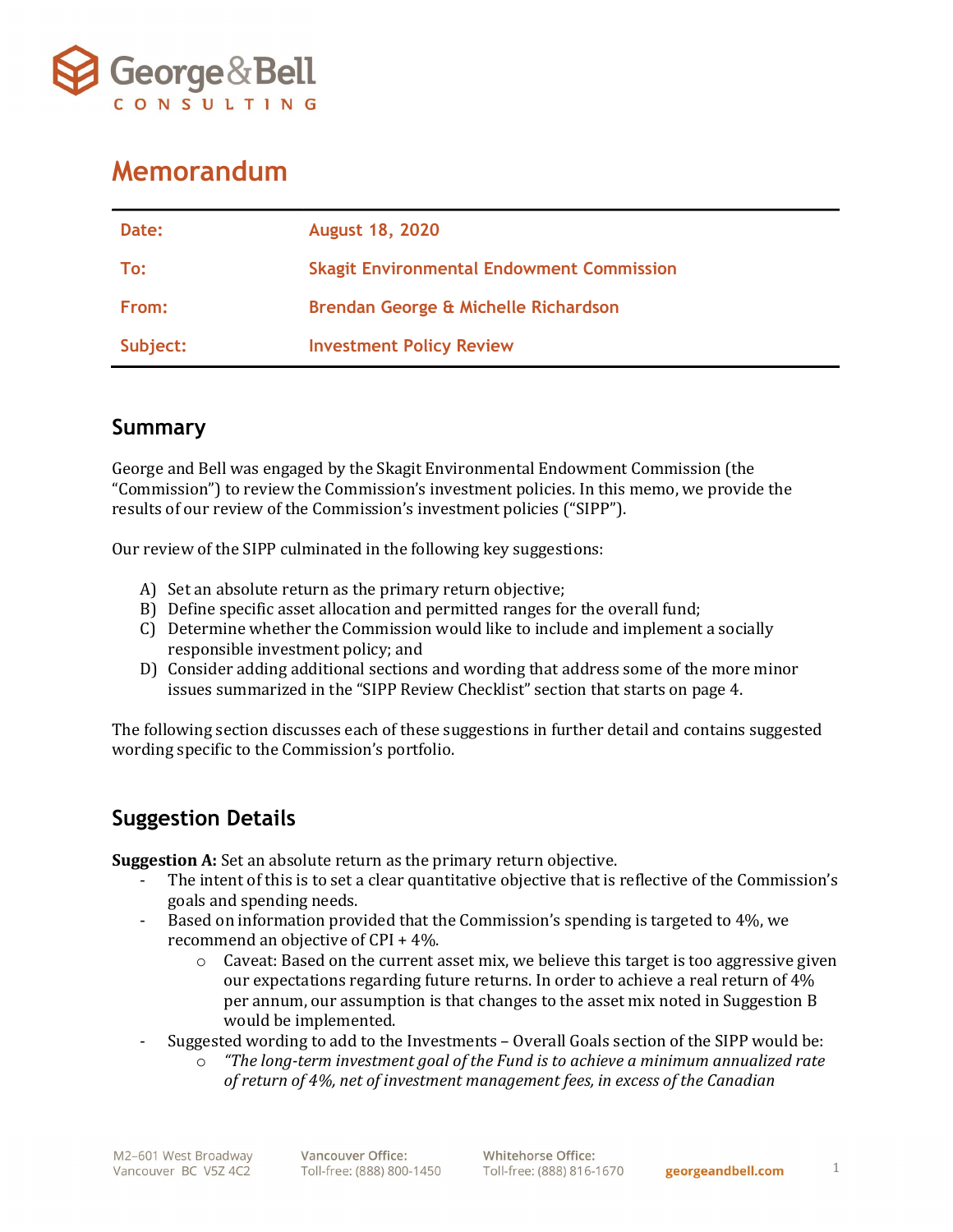

Consumer Price Index when measuring the total Fund's return in Canadian dollars, and in excess of the U.S. Consumer Price Index when measuring the total Fund's return in U.S. dollars. This goal is consistent with the overall investment risk level that the Fund could assume in order to maintain the purchasing power of the expenditures, and normally will be assessed over a longer time period of five years or more."

- Note: We have included different currency measurement parameters to reflect the fact that CIBC reports the Canadian and U.S. accounts in those respective country's currencies. If reporting was all available in Canadian dollars, we would recommend simply comparing performance of the total fund in Canadian dollars against the Canadian CPI.
- Consideration could also be given to include slightly different targets for the Canadian and U.S. accounts if the current set-up of separate asset mix targets for each account is maintained. Currently, the U.S. account has a higher risk return potential than the Canadian account.

Suggestion B: Define specific asset allocation and permitted ranges for the overall fund. The first suggested step would be to define a target asset mix.

- $\circ$  In order to achieve the Suggestion A objective, an asset mix review should be done to determine a suggested asset mix that is appropriate to meet the Commission's objectives.
	- If the risk / return profile of that asset mix is not acceptable to the Commission, consideration should be given to lowering the target return objectives.
- o Using George & Bell's 2020 Capital Market Assumptions, we ran a 25-year analysis using the Commission's current asset mix (which is roughly 50% fixed income and 50% equities).
	- The details of the analysis are summarized in Section 8 of our CIBC report.
	- It showed that the current asset mix is expected to yield a long-term nominal return of 4.7% per annum.
	- With inflation currently estimated at 2% per annum, this means the current asset mix is only expected to realize a real rate of return (and thus only permit a spending rate) of 2.7% per annum.
- Once a target asset mix is determined, ranges should be set for each asset class that ensure there are limitations on how far actual asset class weightings are permitted to deviate from the target.
- The target policy mix is also often used to set a secondary benchmark objective.
	- $\circ$  The primary objective in Suggestion A is meant to measure the success of the Fund (asset mix and investment strategy) in meeting the Commission's objective.
		- Consistent underperformance could either indicate that the overall investment strategy (i.e. asset mix) is not sufficient to meet the objective and/or that the investment manager is underperforming.
	- $\circ$  A secondary objective would measure how well the Commission's active investment manager (on a net of fee basis) performs compared to a passive benchmark.
		- Consistent underperformance would mean that the investment manager is underperforming and could indicate an issue with the quality of that active manager.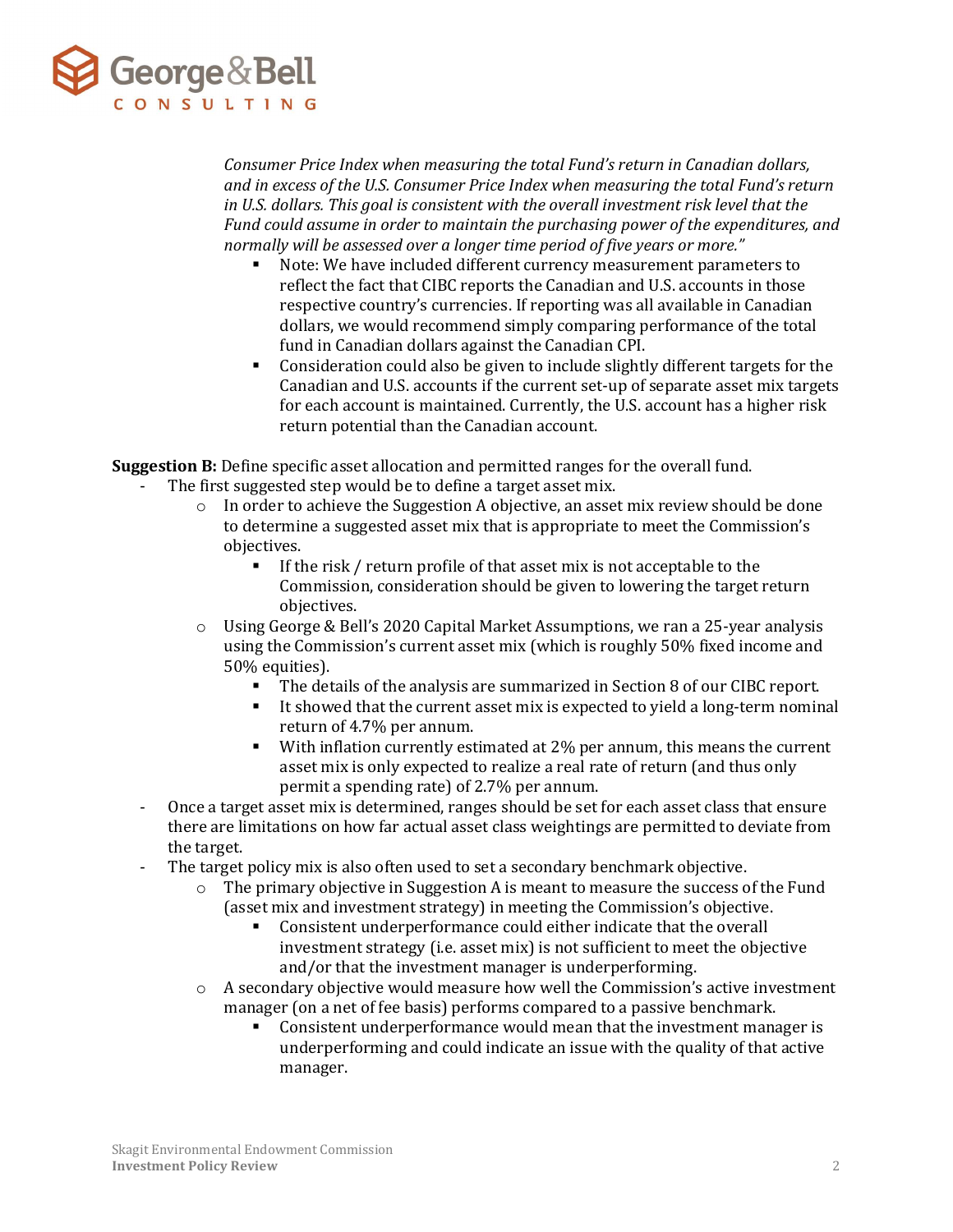

**Suggestion C:** Determine whether the Commission would like to include and implement a socially responsible investment ("SRI") policy.

- During our review of CIBC, it was evident that SRI discussions had been underway for some time between the Commission and the investment manager.
- There is no mention of SRI or environmental, social and governance ("ESG") concerns in the Commission's current SIPP, and only minor references to it in CIBC's Know your Client policies.
- We believe that formalizing the Commission's views on this and clearly articulating them within the SIPP will provide clarity and consistency on how this issue should be approached with the investment manager.
- Once the Commission's viewpoint is clearly communicated, monitoring of how the investment manager undertakes and implements those SRI directives can then occur.

Suggestion D: Consider adding additional sections and wording that address some of the more minor issues.

- Minor suggestions to make the SIPP more robust are summarized in the "SIPP Review Checklist" section that starts on page 4.
	- $\circ$  An easy alternative to incorporating wording on these various items would be to simply delegate it to the Investment Manager. Sample wording would be:
		- "The Investment Manager is responsible to ensure that all investments have clearly defined investment policy statements and that any potential items of concern are brought to the attention of the Commission. Where the pooled funds of the Investment Manager are used, it is understood the investment guidelines of those specific pools will take precedence over this document. On this basis, it is the responsibility of the Investment Manager to ensure that the pooled fund guidelines are acceptable to the Commission before entering into such an investment."
- The organizational structure we typically use for client SIPPs and what we would suggest as a SIPP Outline for the Commission if they wish to further enhance the SIPP are as follows:
	- o Section 1 Purpose and Background
		- This would summarize what the purpose of the Fund is, the purpose of the SIPP, and provide any background information on the Commission that is relevant to understanding the overall goals and objectives of the investment policy.
	- o Section 2 Delegation of Responsibilities
		- This outlines who is responsible for what tasks in the management of the Commission's funds. It states the responsibilities of the Committee, Investment Manager, and any other parties relevant to the Fund's investments.
	- o Section 3 Investment Philosophy
		- This section typically would contain wording regarding the Commission's investment beliefs and risk tolerance.
	- o Section 4 Asset Mix and Monitoring
		- This would contain the content of our first two suggestions (return objective and asset mix targets and ranges).
		- Details about how the performance and investments are to be monitored can also be included here or as a separate section. Asset class specific return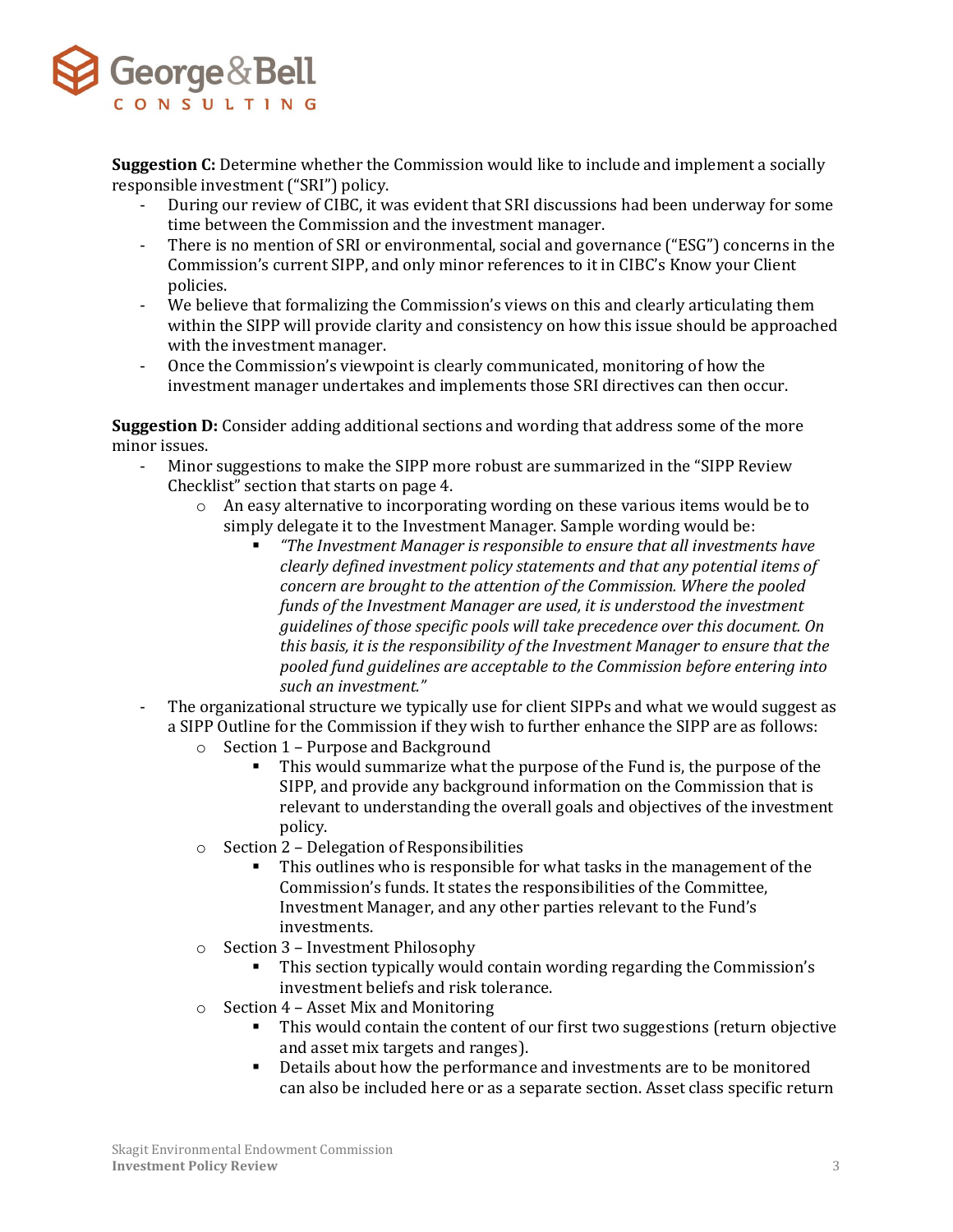

objectives (i.e. benchmarks such as the S&P/TSX Composite Index and the FTSE Canada Universe Bond Index) would be included here.

- o Section 5 Permitted Investments & Other Matters
	- This section typically includes definitions of permitted investments, minimum quality requirements (for fixed income), maximum quantity restrictions, and the Commission's policies on derivatives, securities lending and related party transactions.
	- If a client's policy contains extensive details, these are often split into two sections.
- o Section 6 Socially Responsible Investment
	- While this is an optional section and not required by legislation, it is something we are seeing an increasing number of clients include based on their organization's beliefs and values.
- o Appendices
	- Some of the items that could be included within an appendix but aren't necessary include:
		- Benchmark history
		- Reasons to terminate an investment management firm
		- Considerations when hiring an investment management firm
		- Commission's Investment Beliefs

## SIPP Review Checklist

The B.C. Pension Benefits Standards Act ("the PBSA") and the B.C. Pension Benefits Standards Regulation ("PBSR") regulate employment pension plans covering British Columbia employees. While non-pension funds such as the Commission's funds are not bound by these regulations, we have used these regulations as a basis with which to evaluate the Commission's investment policies.

The following pages summarize the sections of the Commission's policies that are applicable to each guideline along with commentary on any key recommendations we believe would improve the Commission's policies.

| <b>PBSR Guideline</b>                                                                                                                                                                                                                                                                                | <b>Current</b><br><b>Policy</b> | <b>Key Suggested Revisions</b>                                                                                                                                                                                                                                                                                                                                                                                 |
|------------------------------------------------------------------------------------------------------------------------------------------------------------------------------------------------------------------------------------------------------------------------------------------------------|---------------------------------|----------------------------------------------------------------------------------------------------------------------------------------------------------------------------------------------------------------------------------------------------------------------------------------------------------------------------------------------------------------------------------------------------------------|
| 51(2) In establishing the statement of investment policies and procedures, the administrator must have<br>regard to all factors that may affect the funding and solvency of the plan and the ability of the plan to meet<br>its financial obligations, including, without limitation, the following: |                                 |                                                                                                                                                                                                                                                                                                                                                                                                                |
| $51(2)(a)$ categories of<br>investments, including<br>derivatives:                                                                                                                                                                                                                                   | Not included                    | - The current SIPP does not state clear permitted categories of<br>investment. While most SIPPs go into fairly significant depth,<br>this could be simply summarized by stating which asset classes<br>the Commission is permitting in their portfolio (i.e. public<br>equities, fixed income, short-term securities, cash, infrastructure,<br>real estate, mortgages, etc.). We recommend specifying that the |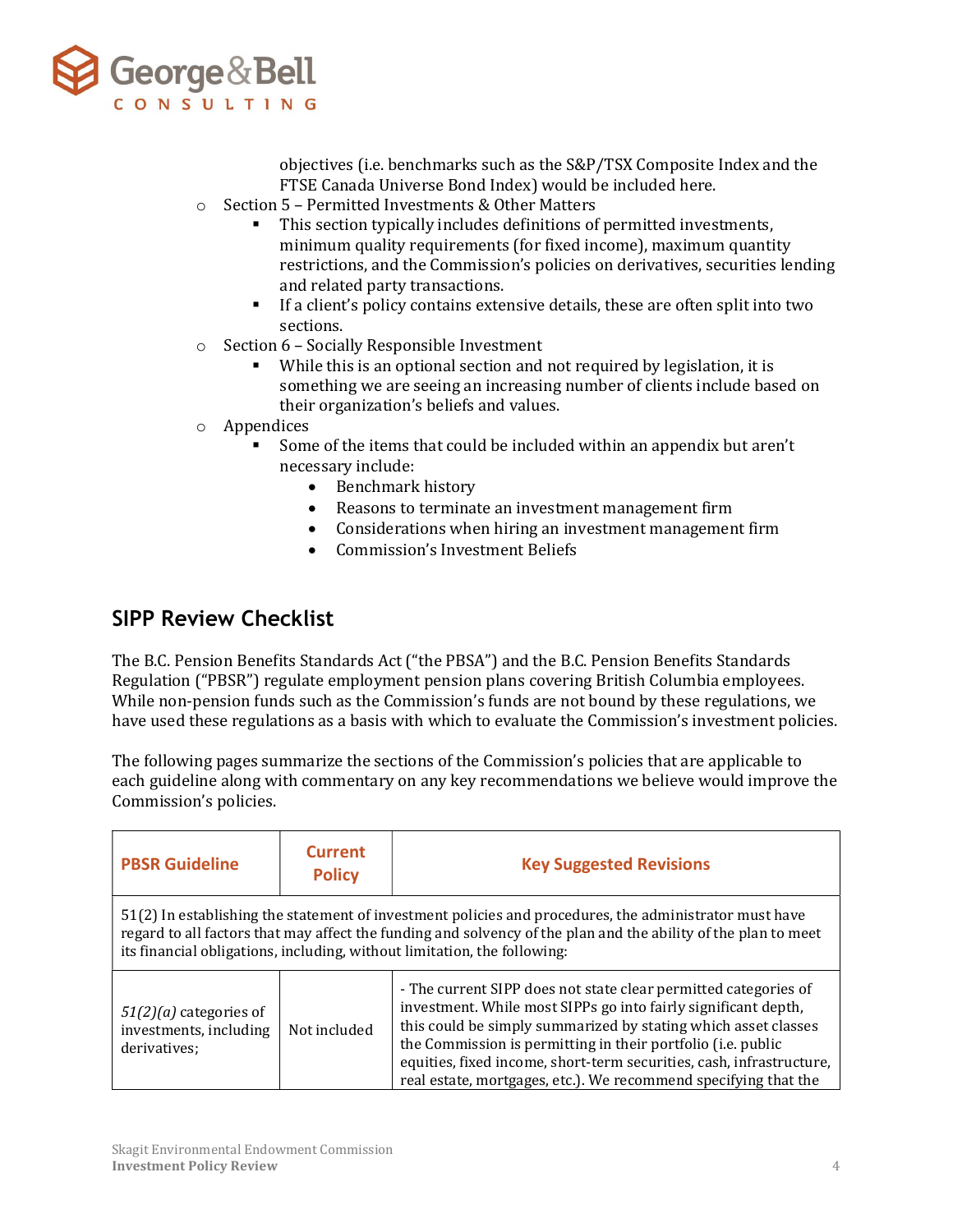

| <b>PBSR Guideline</b>                                                                                                                                       | <b>Current</b><br><b>Policy</b>                                                                             | <b>Key Suggested Revisions</b>                                                                                                                                                                                                                                                                                                                                                                                                                                                                                           |
|-------------------------------------------------------------------------------------------------------------------------------------------------------------|-------------------------------------------------------------------------------------------------------------|--------------------------------------------------------------------------------------------------------------------------------------------------------------------------------------------------------------------------------------------------------------------------------------------------------------------------------------------------------------------------------------------------------------------------------------------------------------------------------------------------------------------------|
|                                                                                                                                                             |                                                                                                             | permitted categories include "Mutual, pooled, or segregated funds<br>which may invest in any or all of the above asset classes."                                                                                                                                                                                                                                                                                                                                                                                         |
|                                                                                                                                                             |                                                                                                             | - Most clients have restrictions on when derivatives can be used.<br>This would be something that could be discussed with CIBC as<br>they can clarify the current approach within the Commission's<br>various investments.                                                                                                                                                                                                                                                                                               |
| 51(2)(b)<br>diversification of the<br>investment portfolio;                                                                                                 | Investments-<br>4. Risk<br>Tolerance                                                                        | - The SIPP currently states that the Commission "accepts the<br>risks associated with a balanced portfolio of fixed income<br>securities and equities".<br>- We recommend clarifying the Commission's views on what<br>constitutes a "diversified" portfolio. We find that many investors<br>are looking outside of traditional equity and fixed income asset<br>classes and exploring more illiquid options such as real estate,<br>infrastructure, private debt, and mortgages.                                        |
| $51(2)(c)$ asset mix and<br>the basis on which<br>that mix is<br>determined, including<br>by reference to<br>volatility and rate of<br>return expectations; | Investments-<br>1. Overall<br>Goals                                                                         | - (See Suggestions A and B in the previous section for<br>suggestions).                                                                                                                                                                                                                                                                                                                                                                                                                                                  |
| $51(2)(d)$ liquidity of<br>investments;                                                                                                                     | Distributions<br>- 2. Annual<br>Distribution<br>3. Optional<br>Distribution<br>Investments-<br>2. Liquidity | - Distributions 2. refers to the time period from 2003 -2006. We<br>suggest updating it to reflect the Commission's long-term targets<br>for distributions.<br>- Consider documenting details regarding the liquidity<br>requirements of the funds. Examples include when cash for<br>distributions is typically needed/redeemed from the investment<br>manager, what the percentage target is for distributions, or any<br>differences between fund redemptions from the Commission's<br>Canadian versus U.S. accounts. |
| $51(2)(e)$ the lending of<br>cash or securities:                                                                                                            | Not included                                                                                                | - Our suggested wording for the Commission would be: "The<br>securities of the Fund may not be loaned except within pooled<br>funds that permit securities lending."                                                                                                                                                                                                                                                                                                                                                     |
| $51(2)(f)$ the retention<br>or delegation of voting<br>rights acquired<br>through investments;                                                              | Not included                                                                                                | - While voting rights can only be controlled for segregated<br>investments, not pools, most clients delegate this task to their<br>investment manager.<br>- Our suggested wording for the Commission on the pooled fund<br>investments is: "The investment manager shall disclose their<br>proxy voting policies and any changes thereto and report annually<br>on (1) whether all eligible proxies were voted on the Fund's behalf                                                                                      |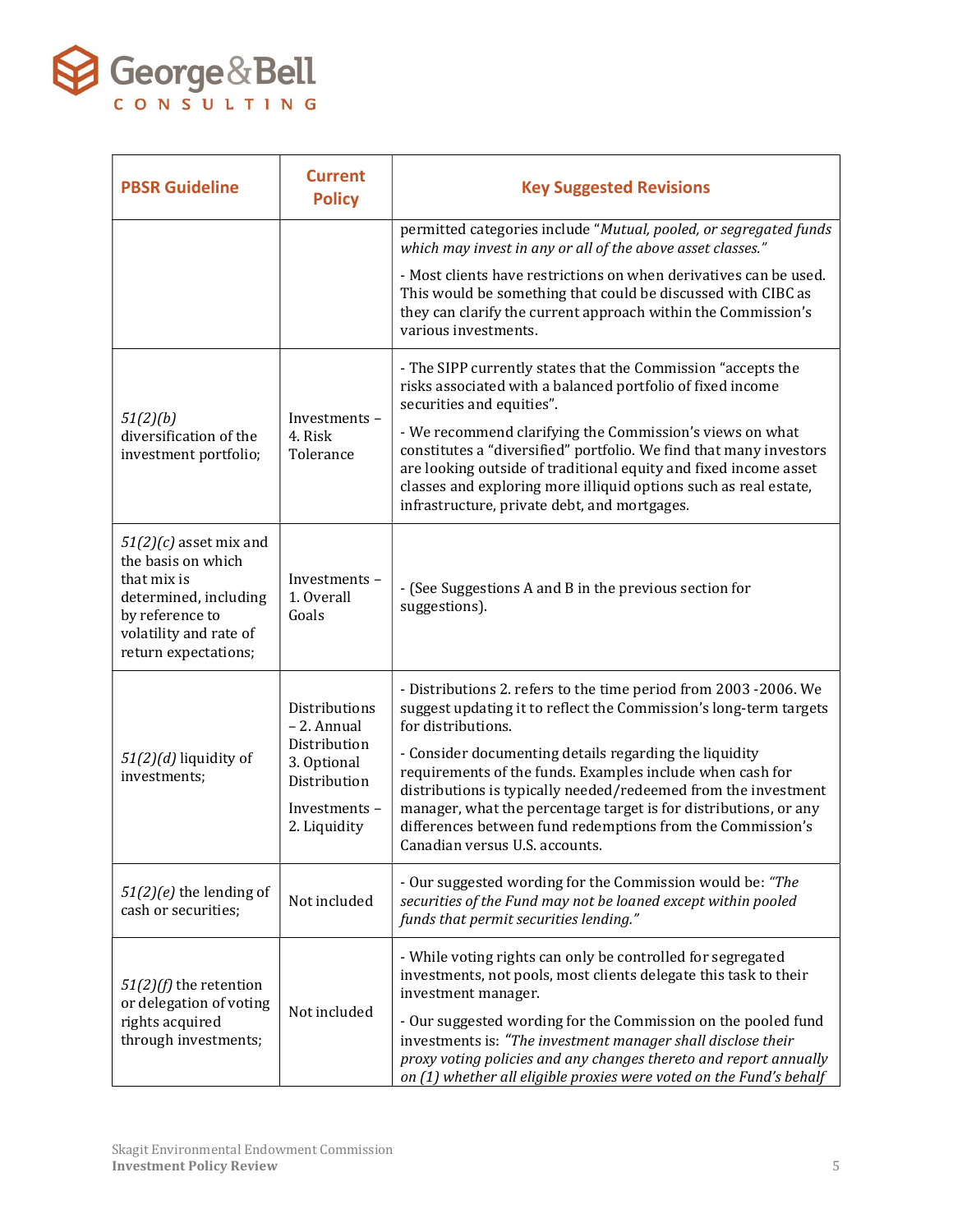

| <b>PBSR Guideline</b>                                                                                                                                                                                                    | <b>Current</b><br><b>Policy</b> | <b>Key Suggested Revisions</b>                                                                                                                                                                                                                                                                                                                                                            |
|--------------------------------------------------------------------------------------------------------------------------------------------------------------------------------------------------------------------------|---------------------------------|-------------------------------------------------------------------------------------------------------------------------------------------------------------------------------------------------------------------------------------------------------------------------------------------------------------------------------------------------------------------------------------------|
|                                                                                                                                                                                                                          |                                 | and (2) if the proxy guidelines were followed and report on any<br>deviations."                                                                                                                                                                                                                                                                                                           |
|                                                                                                                                                                                                                          |                                 | - We recommend the Commission review whether they would<br>like to specify any proxy voting policies for their segregated<br>assets in conjunction with a review of the Commission's SRI<br>policies as mentioned in Suggestion C.                                                                                                                                                        |
| $51(2)(g)$ the method<br>of, and the basis for,<br>the valuation of<br>investments that are<br>not regularly traded at<br>a marketplace, as<br>defined in section $2(1)$<br>of the PBSR;                                 | Not included                    | - The Commission is currently not invested in any non-publicly<br>traded securities so this does not apply. If the Commission were<br>to invest in private assets (such as real estate, infrastructure,<br>private equity, etc.,) we suggest stating that an estimated fair<br>value of such investment will be supplied by the investment<br>manager not less frequently than quarterly. |
| $51(2)(h)$ related party<br>transactions<br>permitted under<br>section 17 of federal<br>Schedule III and the<br>criteria to be used to<br>establish whether a<br>transaction is nominal<br>or immaterial to the<br>plan. | Not included                    | - While it rarely is ever an issue, especially for a fund of the<br>Commission's size, related party wording typically states: "The<br>Fund may not enter into a transaction with a related party unless:                                                                                                                                                                                 |
|                                                                                                                                                                                                                          |                                 | (a) The transaction is required for the operation or administration<br>of the Fund and the terms and conditions of the transaction are<br>not less favorable to the Fund than market terms and conditions;<br>or                                                                                                                                                                          |
|                                                                                                                                                                                                                          |                                 | (b) The combined value of all transactions with the same related<br>party is nominal or the transaction(s) is immaterial to the Fund.                                                                                                                                                                                                                                                     |
|                                                                                                                                                                                                                          |                                 | For this section of the policy, market value of the combined assets<br>of the Fund will be used as criterion to establish whether a<br>transaction is nominal or immaterial to the Fund. Transactions<br>less than 0.5% of the combined market value of the assets of the<br>Fund are considered immaterial.                                                                              |
|                                                                                                                                                                                                                          |                                 | The restrictions on related party transactions do not apply in<br>respect of investments in a pooled fund. "                                                                                                                                                                                                                                                                              |
| $51(3)(a)$ a description<br>of the factors to which<br>the administrator had<br>regard when<br>establishing the<br>statement:                                                                                            | Distributions,<br>Investments   | - This is often covered in the Purpose and Background section as<br>described in our suggested SIPP Outline under Suggestion D.                                                                                                                                                                                                                                                           |
| $51(3)(b)$ how those<br>factors were applied<br>to establish the<br>policies and                                                                                                                                         | Not included                    | - Consideration of those factors are normally reflected through<br>the SIPP's wording on investment objectives, asset allocation,<br>and risk expectations.                                                                                                                                                                                                                               |